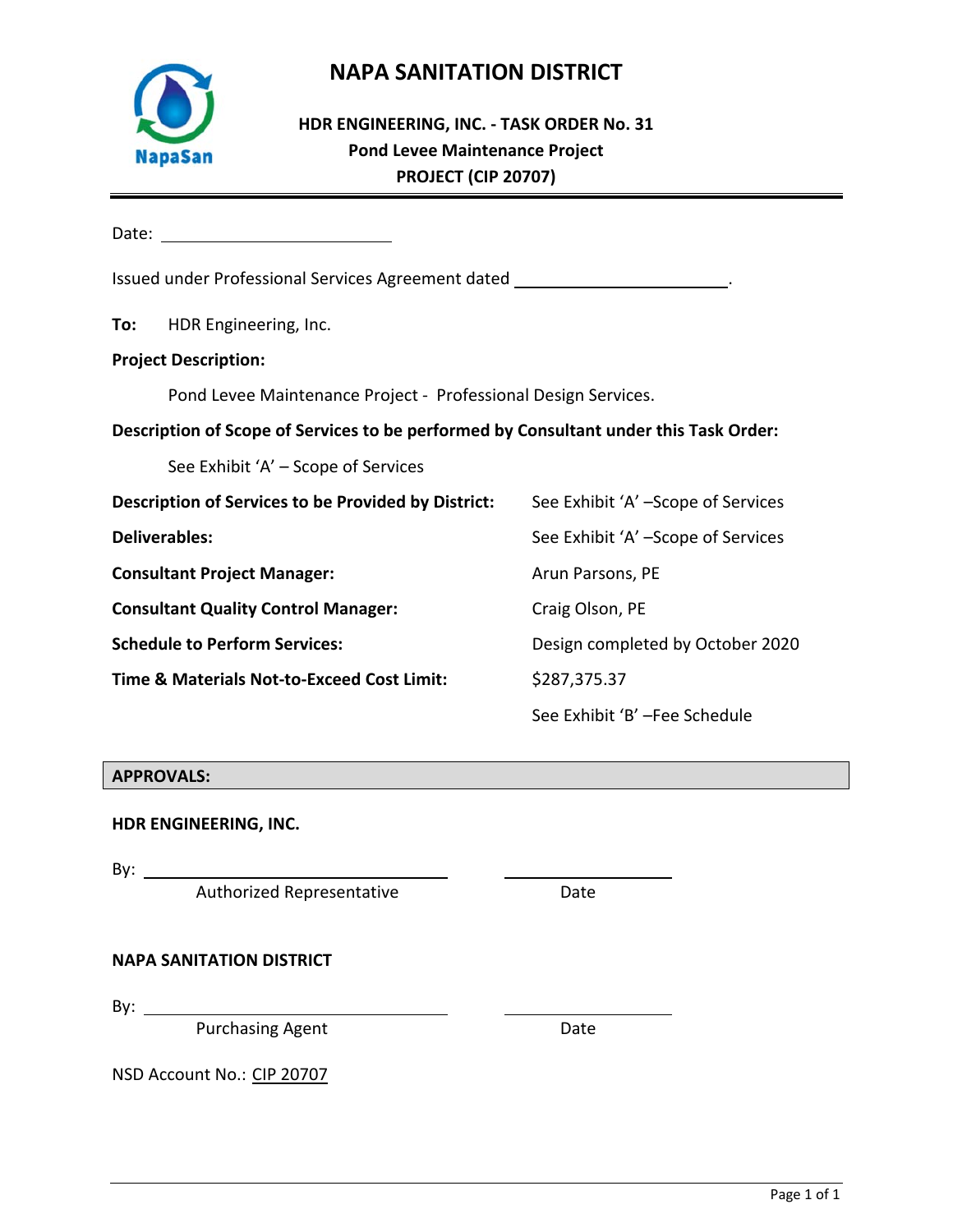# Exhibit A

APRIL 8, 2020

Mr. Simon Kobayashi Napa Sanitation District 1515 Soscol Ferry Road Napa, CA 94558

## **Napa Sanitation District:** *Task Order No. TBD CIP 20707*

#### **SCOPE OF SERVICES**

HDR Engineering, Inc., (Consultant) will provide design and bidding services for the 2020 Pond System Embankment Repair (CIP #20707) project (Project), as set forth in the scope of services below.

#### **RFQ Summary of Work:**

The design effort will include an evaluation of cost, schedule, access, geotechnical assessment, including predicted settling rate, and existing operational constraints. It shall also include a condition assessment of the existing levee. The final deliverable will be a set of bid documents for public bidding.

#### **General Description of Work**

This scope of work includes the following tasks:

- Geotechnical explorations and evaluation to inform pond levee repair design and borrow source determination
- **Borrow source determination**
- Condition assessment of existing pond levees where work will occur
- Design of repairs for two pond levee sites (approximately 700 feet along the southwest side of Pond 2 and 700 feet along the northwest side of Pond 3) consisting of raising the levee to 10.5 feet post settlement
- Replacement and/or abandonment design of remaining legacy transfer structures
- **Support during Bidding**

#### **Task 1 – Project Kickoff and Work Plan**

Consultant will participate in an on-site project kickoff meeting to discuss tasks described in this scope. Following the kickoff meeting, Consultant will prepare and submit a Work Plan. The Work Plan will include a project schedule showing deliverables and associated review periods, an organization chart showing key personnel, and a description of the quality control processes to be implemented by Consultant. The Work Plan will be submitted to Napa Sanitation District (District) for their information. Consultant will provide the District a monthly progress report that summarizes Consultant activities, deliverables, schedule, and planned activities. It is assumed the project duration is seven months from notice to proceed.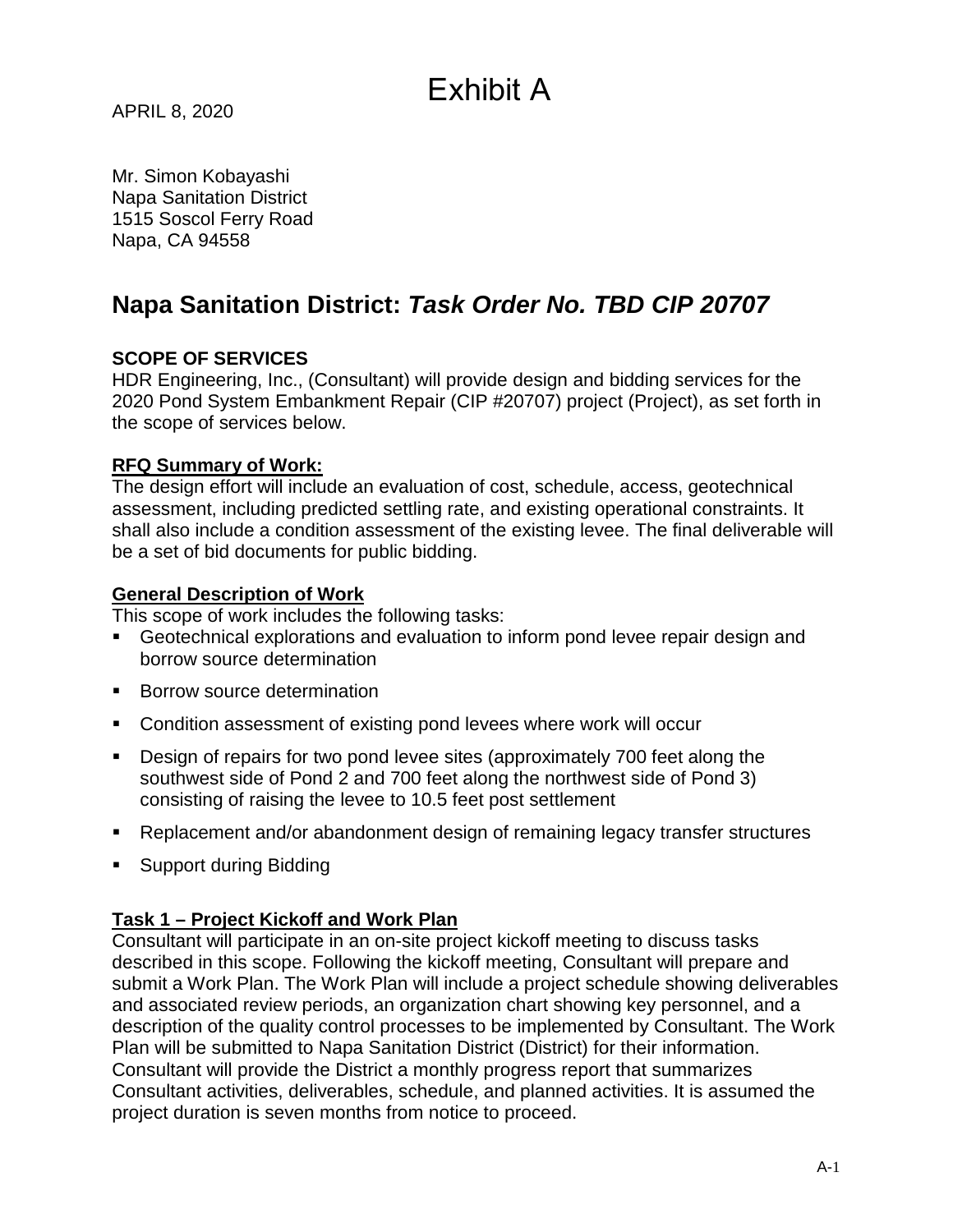#### **Task 2 – Data Collection**

It is assumed that the District has already provided Consultant all the available data with the oxidation ponds as part of the development of this Scope of Work. This data is summarized in Attachment 1.

**Subtask 2.1 – Field investigations:** Following Project Kickoff, Consultant will conduct a one--day field investigation to evaluate and log existing levee conditions and determine the necessary type and extents of repairs. It is anticipated that approximately 2,700 linear feet of existing levee will be investigated, based on the information provided in the RFQ supporting documents and allowing for overlap of the investigation to levee that is good condition.

Evaluation of existing levee embankment will consist of logging deficiencies, such as rutting, erosion, depressions, slumping, cracking, vegetation, and encroachments.

Consultant will develop a Field Investigation Report summarizing findings of existing levee for informational purposes. The Field Investigation Report will consist of one Final version.

**Subtask 2.2 – Field Survey:** Consultant will perform field survey gathering point elevations at the outside toe, grade breaks, edge-of-travel way, crest, edge of travel way, and waterside slope. Points will be taken at 50-foot intervals. The survey will cover work areas and areas immediately adjacent.

**Subtask 2.3 – Geotechnical Explorations and Laboratory Testing:** This task will include subsurface exploration along the tops of levees in the maintenance areas. Consultant proposes up to two borings along the southwestern levee of Pond 2 and up to two borings along the northwestern levee of Pond 3 to depths of about 50 to 70 feet, or to bedrock, whichever is shallower. Previous test borings performed elsewhere along the pond levees encountered Young Bay Mud extending to as deep as 52 feet. The borings need to identify the full depth of this layer and the upper portion of the underlying soil layer to adequately characterize subsurface conditions for settlement and stability analyses.

Prior to conducting the subsurface explorations, Consultant will prepare a Field Work Plan and Health and Safety Plan, obtain the applicable drilling permit, and check for the presence of underground utilities by contacting Underground Service Alert. Consultant will retain and coordinate with an appropriate exploration vendor to select suitable exploration equipment for the proposed borings. Drill cuttings and fluids in drums will be contained and transported to a nearby temporary storage area provided by the District. Following chemical testing of samples of the drummed materials, Consultant's vendor will arrange to have the materials transported to a suitable disposal facility. This scope and fee assume that the subsurface materials encountered are free of contaminants. If that is not the case, additional scope and fee would be needed for soil handling and disposal.

Consultant will collect soil samples of potential borrow sources from up to three areas nearby the District's properties for laboratory testing. Consultant's scope and fee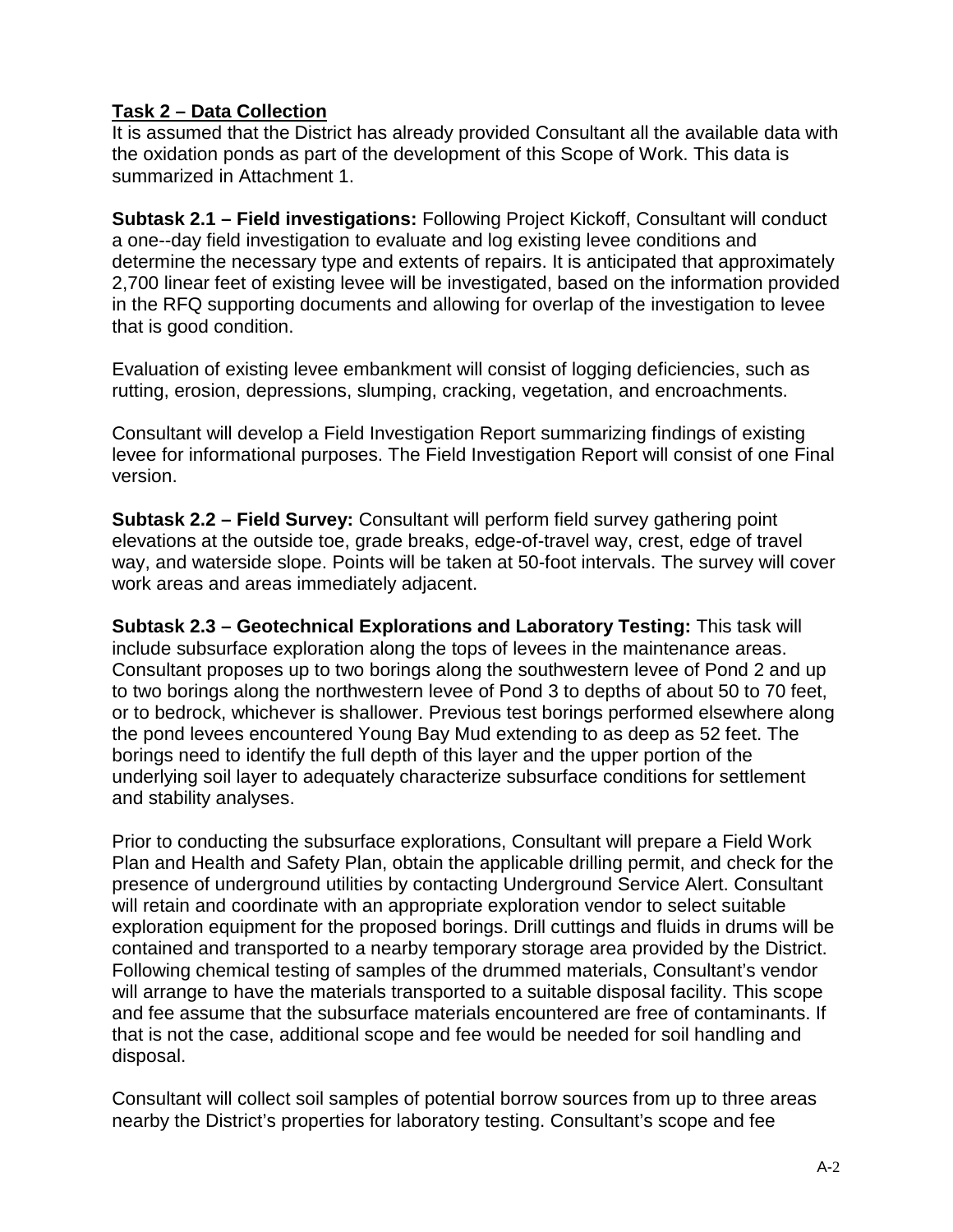assumes that the potential borrow sources will be identified by the District, be accessible for sampling, and be located within 20 miles of the site.

Consultant will retain a laboratory testing vendor to perform geotechnical laboratory tests on selected samples obtained from the borings and the potential borrow source materials. Testing will include moisture content, density, Atterberg limits, gradation, consolidation, and shear strength, as appropriate.

#### **Task 3 – Design Analyses**

**Subtask 3.1 – Geotechnical Analyses and Reporting:** Consultant will perform engineering analyses to develop geotechnical conclusions and recommendations for the proposed levee maintenance project.

Settlement analyses will be performed to estimate the magnitudes of settlement that will be reached 5 years after the levees are raised, and the corresponding overbuild heights needed to achieve a crest elevation of 10.5 feet at that time.

Stability analyses will be performed for the raised levees at two cross sections, one at the southwestern portion of the Pond 2 levee, and one at the northwestern portion of the Pond 3 levee. For each cross section location, stability analyses will be performed for the proposed levee, one levee geometry and one design water surface elevation for the following conditions: 1) Stability at the end of levee raising, 2) Stability under rapid drawdown loading conditions (when pond water is lowered rapidly), and 3) Stability under seismic loading, using pseudo-static analysis methods.

It is assumed that liquefiable and seismically unstable conditions will not be encountered, and this scope does not include detailed analysis of such conditions or design for their mitigation. Should liquefiable or seismically unstable conditions be encountered, Consultant will inform the District to the extent that this scope allows.

Consultant will prepare a report that will describe the subsurface conditions encountered and will include, as appropriate, field and laboratory test data, logs of the test borings, and a site plan showing the locations of the borings. The report will present our discussions, conclusions, and recommendations regarding the following:

- **Vicinity map and exploration location plan**
- **Logs of the test borings**
- Site geology and seismicity
- Soil and groundwater conditions encountered
- Findings of the potential for seismic hazards, including liquefaction
- **Findings of the soil properties from analysis of the three potential borrow sources** noted in Section 2.3 above
- Discussion of requirements and considerations for temporary construction slopes and shoring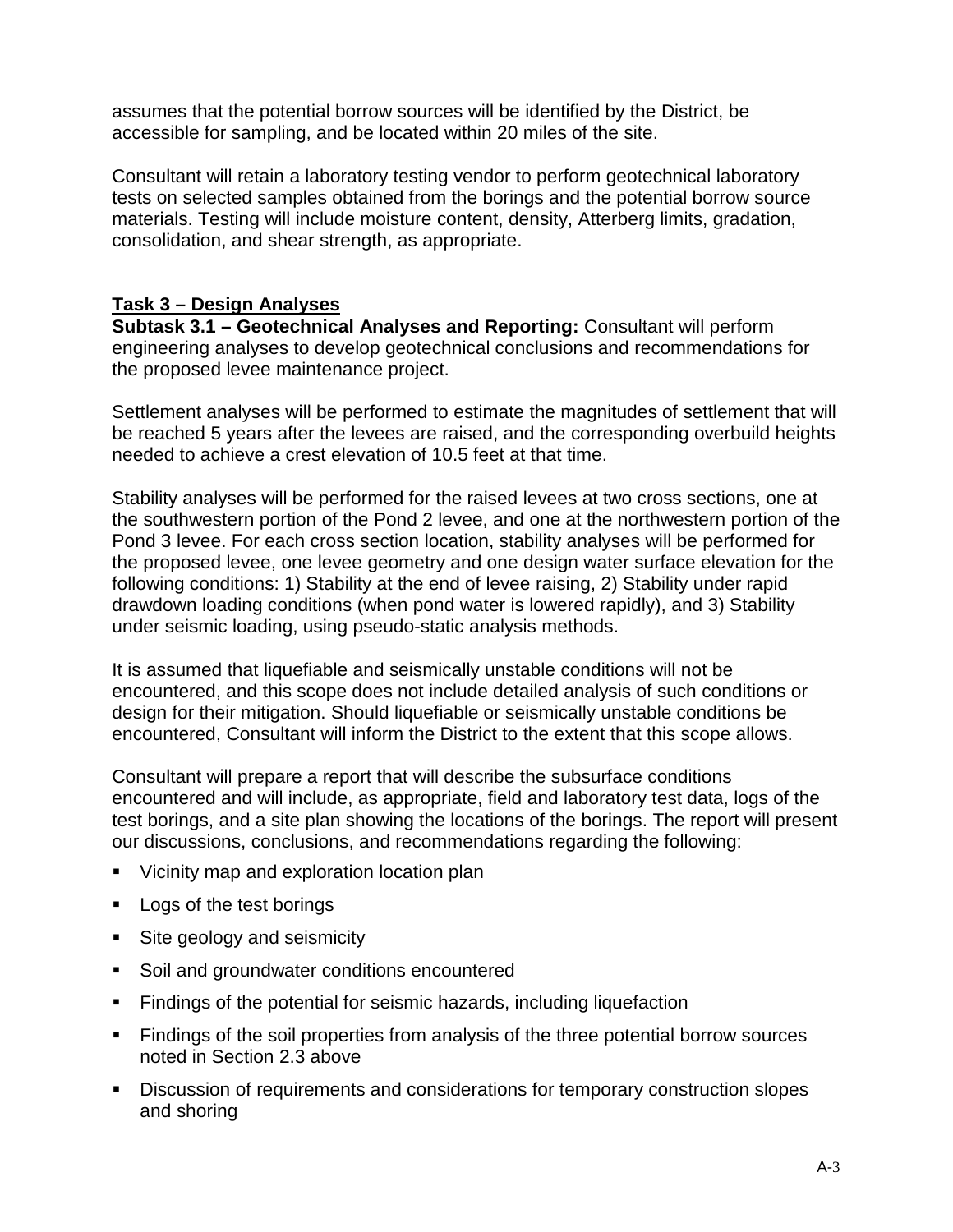- Recommendations for earthwork for the pond levee raises and as backfill for removed/replaced water transfer structures, including subgrade preparation, allowable fill materials, placement and compaction of fill, and suitability of potential borrow materials for use as fill
- Recommendations for gravel roadway on top of levee, including gravel section thickness and gradation requirements

#### **Subtask 3.2 – Transfer Structure Analyses:**

Subtask 3.2.1 – For existing transfer structures to be replaced, Consultant will use the design developed for the 2019 design of replacement transfer structures (District CIP 19717) as a starting point. It is assumed that only minimal adjustments to elevations or grading, if any, will need to be made by Consultant to the CIP 19717 design to adapt to the replacement of structures under this CIP.

Subtask 3.2.2 – For existing transfer structures to be abandoned, Consultant will design the abandonment of the transfer structure by grouting in place. If structure is deemed to require removal rather than grouting in place, a scope modification may be required.

#### **Task 4 – Prepare Bidding Plans and Specifications**

Consultant will provide final design services (preparation of bidding documents, including plans and specifications) for the Project. Up to 17 drawings will be required for the Project, including the following:

- Cover, Location Map, List of Sheets
- **Legend, Symbols, and Abbreviations**
- Overall Site Plan, Access, and Survey Control
- **Control Line and Construction Limit**
- **Typical Levee Repair Detail**
- **Levee Plan and Profile (up to four sheets)**
- **Levee Repair Cross-Sections (up to four sheets)**
- Miscellaneous Roadway Segments and Embankment Repair Details
- **Preliminary Grading Plan at designated borrow source (up to two sheets)**
- **Transfer Structural Replacement and Abandonment Details**

The technical specifications will be prepared in MasterFormat. The District's standard front-end documents (Divisions 0 and 1) will be used and it is assumed will require minimum modifications. Consultant will prepare technical specifications (Divisions 2 through 46). A separate and detailed engineer's estimate of probable construction cost will also be provided.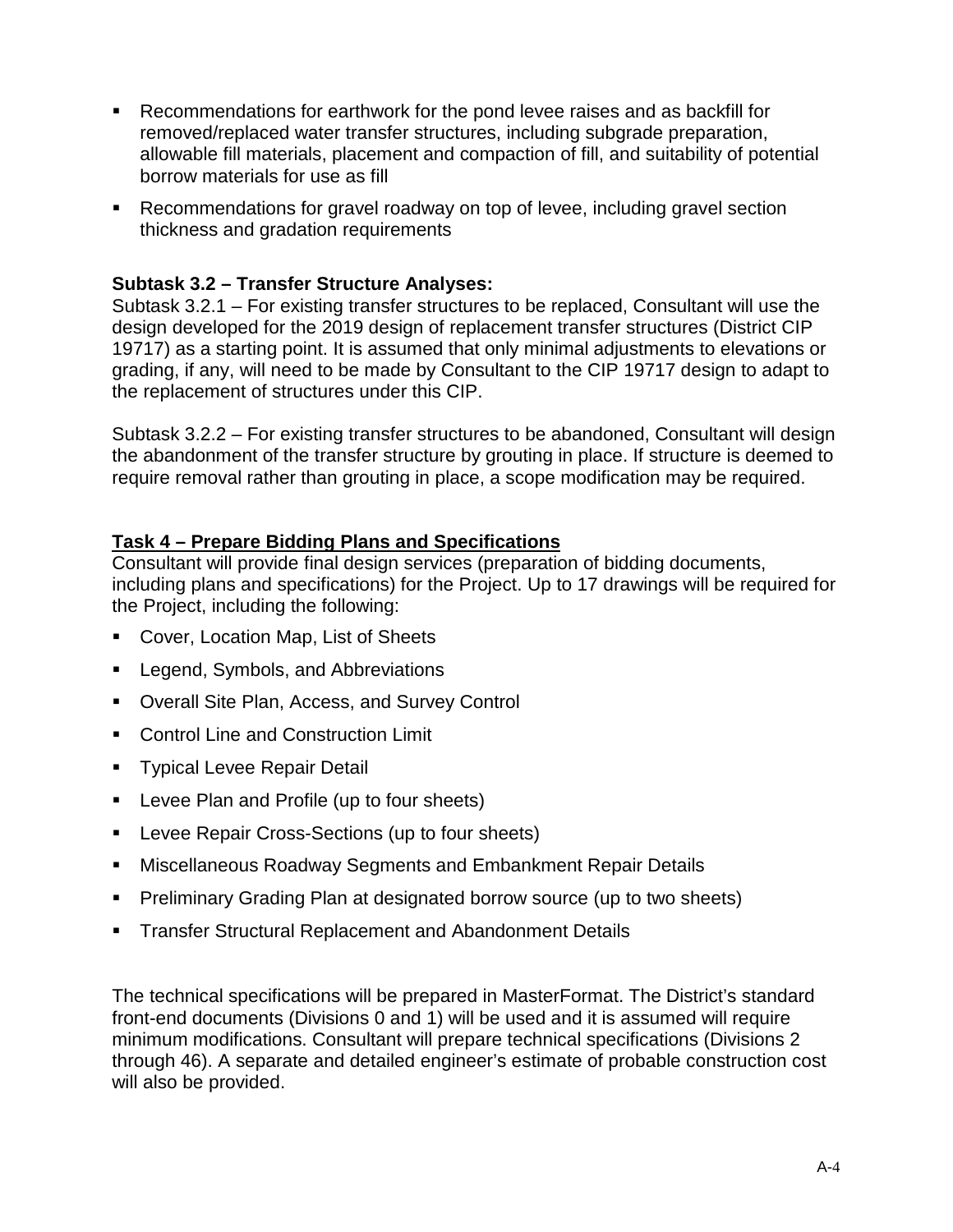Drawings, specifications, and engineer's estimate of probable construction cost will be submitted to the District for review and approval at the 50%, 90%, and 100% design stages. Consultant will institute and maintain a quality assurance/quality control (QA/QC) program for the work performed on the Project. For objectivity, senior technical staff, not involved in the Project, will perform internal QA/QC upon completion of the 50%, 90%, and 100% bidding documents before they are submitted to the District.

The following subtasks are anticipated:

**Subtask 4.1 - 50% Design:** Consultant will prepare design memorandum, drawings, outline of specifications, construction schedule and an MS Excel-based engineer's estimate of probable construction cost to the 50% level for review and comment by District staff. The drawings will include general sheets, plan and profile, typical sections, and preliminary details. Specifications will include a table of contents, and unedited master guidespecs only. The construction schedule will include phases from bid advertisement, construction procurement, construction, and contract closeout.

**Subtask 4.2 - 50% Review Meeting:** Consultant will meet with District staff to discuss comments on the 50 percent design submittal.

**Subtask 4.3 - 90% Design:** After incorporation of District comments on the 50% design, Consultant will prepare design memorandum, drawings, specifications, construction schedule and an MS Excel-based engineer's estimate of probable construction cost to the 90% level. The drawings will be updated with detailed sections every 100 feet, a defined construction limit, and near final details. Specifications will be updated to be project specific.

**Subtask 4.4 - 90% Review Meeting:** Consultant will meet with District staff to discuss comments on the 90% design submittal.

**Subtask 4.5 – 100% Design:** After incorporation of the District's comments on the 90% design, Consultant will provide final design memorandum, design drawings, specifications, construction schedule, and an MS Excel-based engineer's estimate of probable construction cost. The 100% design will be ready to advertise.

### **Task 5 - Bidding Services**

The following services will be provided by Consultant during the bidding phase of this Project:

**Subtask 5.1 - Attend Prebid Conference:** District will prepare a prebid agenda, and lead a prebid conference and site visit at the District's offices with the Consultant representative.

#### **Subtask 5.2 - Respond to Contractor Questions and Prepare Addendum:**

Consultant will provide responses for up to 15 contractor questions provided to Consultant by the District during the bidding period. If necessary, Consultant will prepare one addendum/conformed set to the contract documents for distribution to each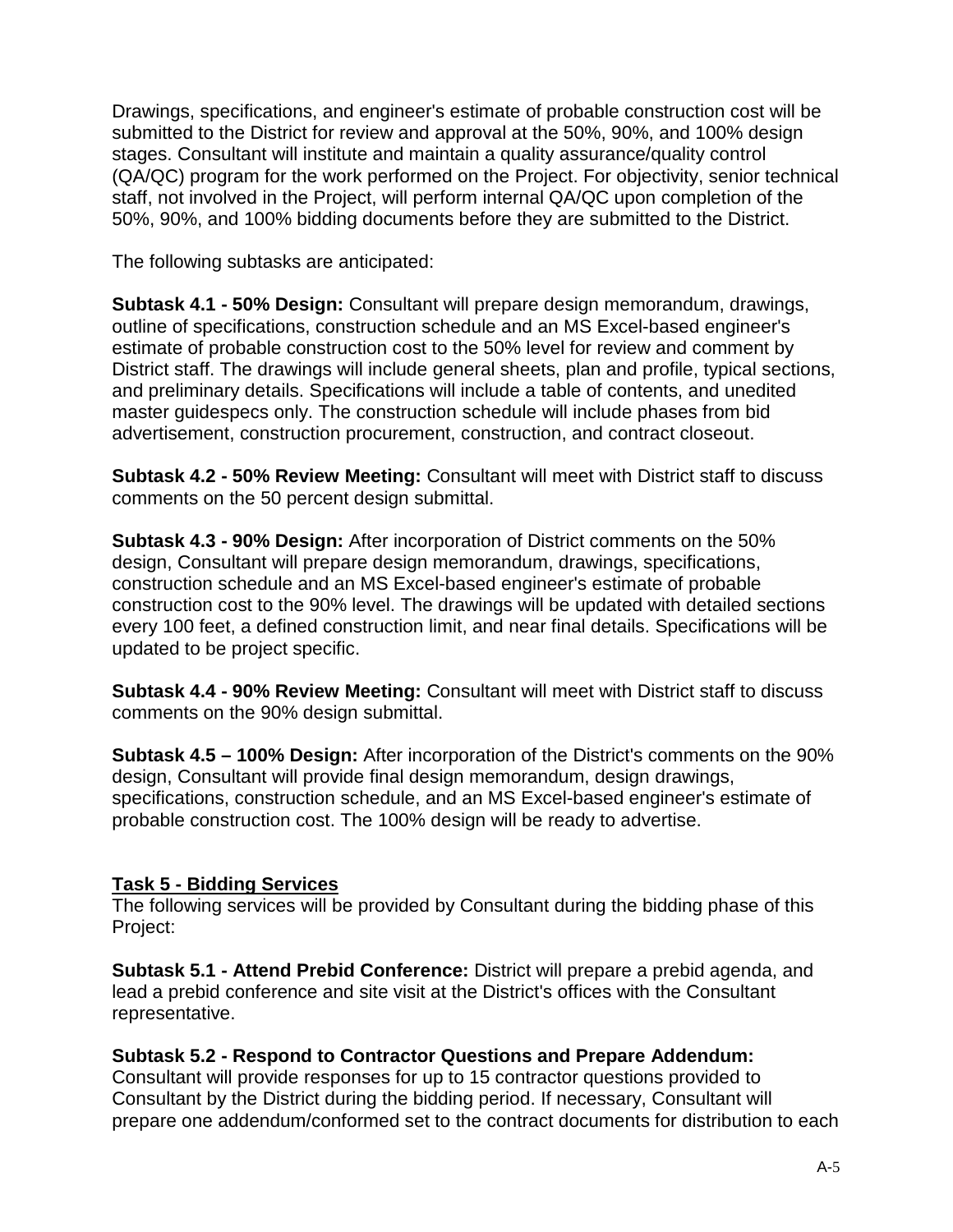planholder of record. Any addendum prepared shall be electronically submitted to the District by Consultant and distributed by the District to bidders, so that all planholders of record have at least seven calendar days to respond to addendum requirements.

#### **Services to be Provided by the District:**

- Furnish latest District front-end documents in electronic format
- 2019 Pond Transfer Structure Design (District CIP 19717) CAD files
- 2019 Levee Embankment Road Settlement Survey CAD files

#### **Deliverables (all electronic format):**

- Work Plan
- Field Investigation Report
- **Draft Geotechnical Analysis Report**
- Final Geotechnical Analysis Report
- 50% submittal of plans and outline of specifications for District review
- 90% submittal of plans and specifications for District review
- Final plans and specifications for bidding purposes
- 50%, 90%, and 100% engineer's estimate of probable construction cost
- **Bid tabulation**
- Up to one addendum to the contract documents

#### **Additional Assumptions**

- All submittals will be electronic
- The District has provided Contractor all available data
- Subsurface conditions are free of contaminants
- **The District will identify potential borrow sources**
- The District will identify benchmarks and preferred datum for surveying
- No permits are necessary for drilling
- The conformed set / addendum will consist of minor linework and note changes only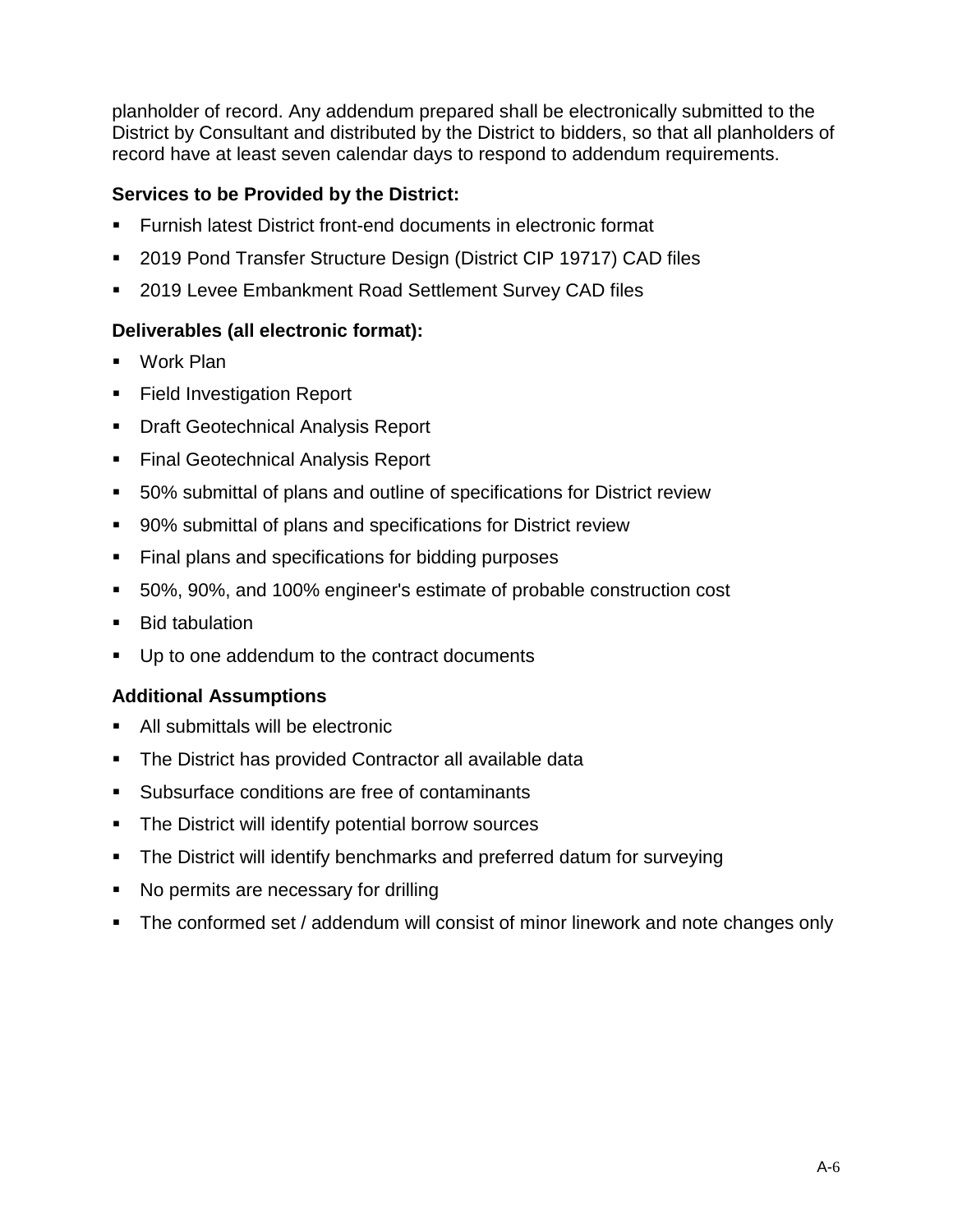#### **COST ESTIMATE**

Consultant's cost estimate to complete the scope of services described above is attached on the following page.

We look forward to continuing to provide the District with excellent service. If you have any questions, please contact Craig Olson at 916.817.4889 or Craig.Olson@hdrinc.com.

Sincerely, HDR Engineering, Inc.

Holly L.L. Kennedy, PE<br>
Senior Vice President<br>
Project Manager Senior Vice President

.C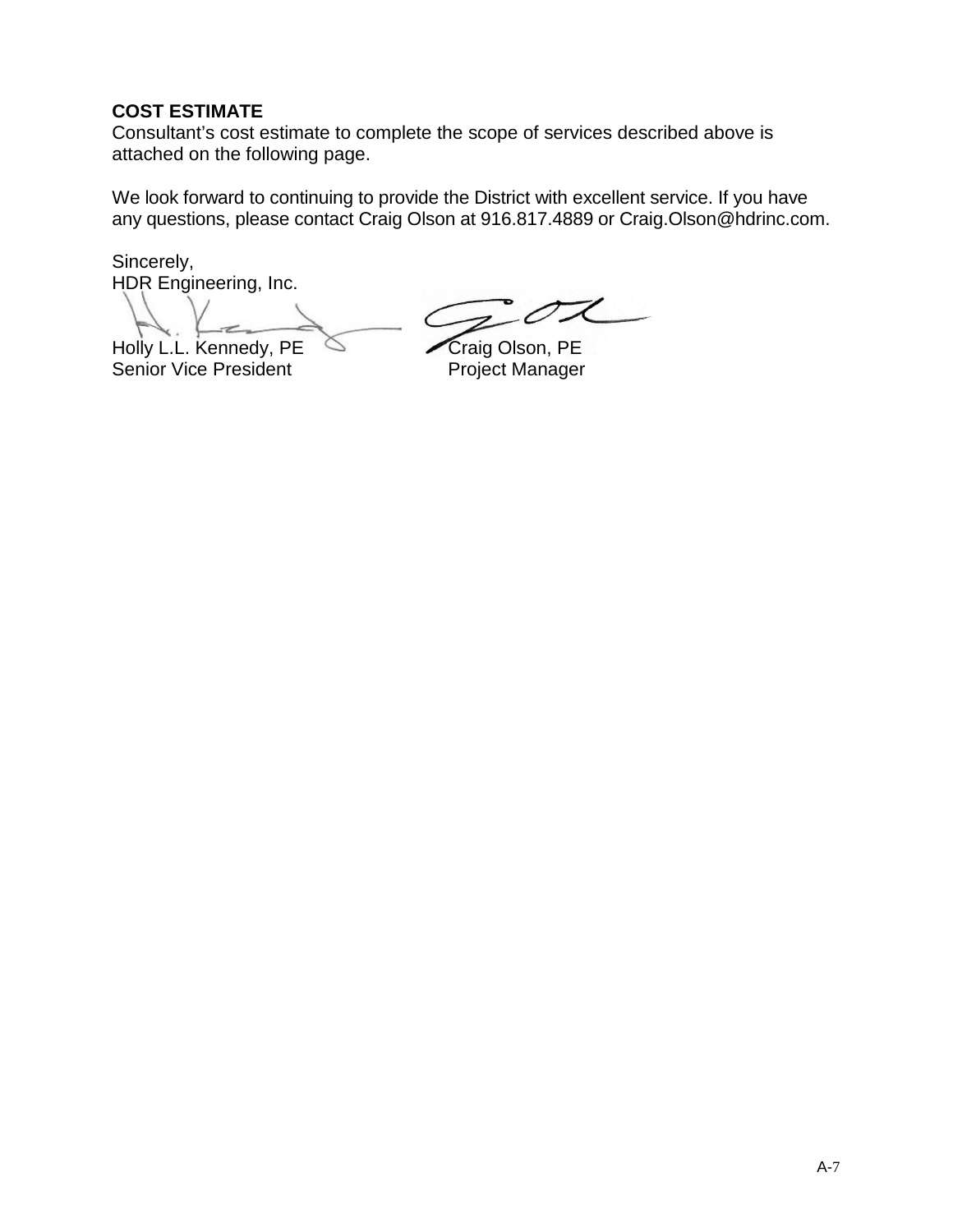# **FD3**

## Exhibit B

## **Fee Proposal Summary**

| <b>ITEM</b>                            | <b>Rates</b> | <b>Total Task Fee</b> |            |  |  |  |
|----------------------------------------|--------------|-----------------------|------------|--|--|--|
|                                        |              |                       |            |  |  |  |
| Task 1. Work Plan and Project Kick Off | 2020         | \$                    | 17,254.39  |  |  |  |
| Task 2. Data Collection                | 2020         | \$                    | 80,771.63  |  |  |  |
| Task 3. Design Analysis                | 2020         | \$                    | 40,987.47  |  |  |  |
| Task 4.1 and 4.2. 50% Design           | 2020         | \$                    | 57,635.70  |  |  |  |
| Task 4.3 and 4.4. 90% Design           | 2020         | \$                    | 48,454.81  |  |  |  |
| Task 4.5 100% Design                   | 2020         | \$                    | 33,559.68  |  |  |  |
| Task 5.1 to 5.5 Bid Support            | 2020         | \$                    | 8,711.71   |  |  |  |
|                                        | Subtotal:    | S                     | 287,375.37 |  |  |  |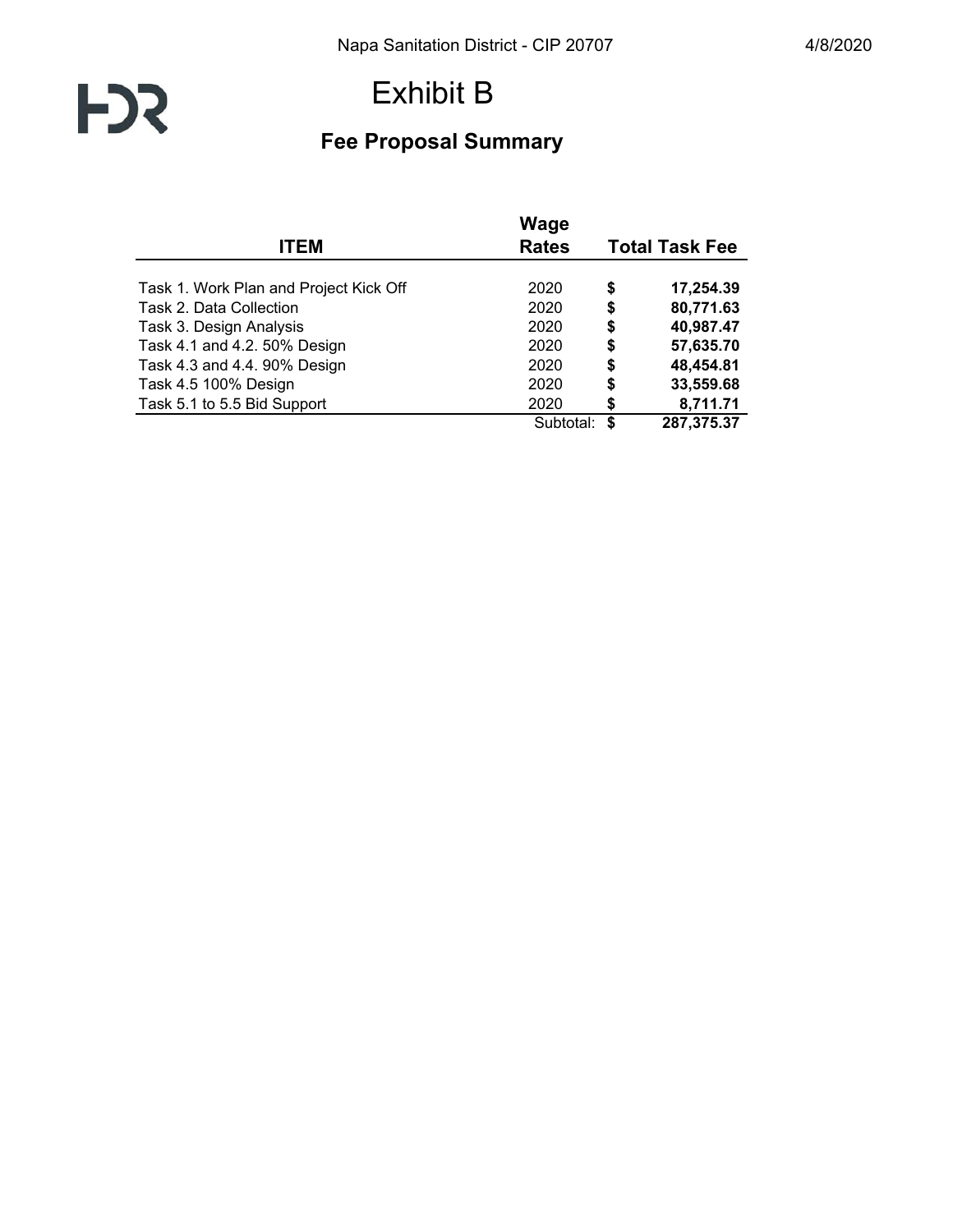# **FD3**

#### **Proposed Total Fee Including Labor, Direct Costs and Vendors**

|                                                                           | <b>Contract Fee Estimate</b> |               |                          |                  | <b>Task 1 Work Plan/Kickoff</b> |               | <b>Task 2 Data Collection</b> |               |                          |          | Task 3 Design Analysis |                          | Task 4.1 and 4.2 50% Design |               |                          |           | Task 4.3 and 4.4 90% Design |                       |           | Task 4.5 100% Design |                              |           | <b>Task 5 Bid Support</b> |                            |
|---------------------------------------------------------------------------|------------------------------|---------------|--------------------------|------------------|---------------------------------|---------------|-------------------------------|---------------|--------------------------|----------|------------------------|--------------------------|-----------------------------|---------------|--------------------------|-----------|-----------------------------|-----------------------|-----------|----------------------|------------------------------|-----------|---------------------------|----------------------------|
| Items                                                                     | Amount                       | Rate          | Total                    | Amount           | Rate                            | Total         | Amount                        | Rate          | Total                    | Amount   | Rate                   | Total                    | Amount                      | Rate          | Total                    | Amount    | Rate                        | Total                 | Amount    | Rate                 | Total                        | Amount    | Rate                      | Total                      |
| <b>Direct Labor and Indirect Costs</b>                                    |                              |               |                          |                  |                                 |               |                               |               |                          |          |                        |                          |                             |               |                          |           |                             |                       |           |                      |                              |           |                           |                            |
| Total Direct Labor Hours                                                  |                              |               | 1,292.0                  |                  |                                 |               |                               |               | 200.0                    |          |                        | 220.0                    |                             |               | 316.                     |           |                             | 256.0                 |           |                      | 185.                         |           |                           | 38.0                       |
| <b>Total Direct Labor Cost</b>                                            |                              |               | \$239,896.3              |                  |                                 | 17,122.79     |                               |               | \$34,293.58              |          |                        | 40,957.22                |                             |               | 57,550.90                |           |                             | 48,319.25             |           |                      | 33,539.68                    |           |                           | \$8,112.91                 |
| Overhead Markups:incl in Fully Burdened LRs(0.00%)                        |                              |               |                          |                  |                                 |               |                               |               |                          |          |                        |                          |                             |               |                          |           |                             |                       |           |                      |                              |           |                           |                            |
| <b>Total Direct Labor and Indirect Cost</b>                               |                              |               | \$239,896.31             |                  |                                 | 17,122.79     |                               |               | \$34,293.58              |          |                        | 40,957.22                |                             |               | 57,550.90<br>S.          |           |                             | 48.319.25             |           |                      | 33,539.68<br>$\ddot{\bm{z}}$ |           |                           | \$8,112.91                 |
|                                                                           |                              |               |                          |                  |                                 |               |                               |               |                          |          |                        |                          |                             |               |                          |           |                             |                       |           |                      |                              |           |                           |                            |
| <b>Other Direct Costs</b>                                                 |                              |               |                          |                  |                                 |               |                               |               |                          |          |                        |                          |                             |               |                          |           |                             |                       |           |                      |                              |           |                           |                            |
|                                                                           |                              |               |                          |                  |                                 |               |                               |               |                          |          |                        |                          |                             |               |                          |           |                             |                       |           |                      |                              |           |                           |                            |
|                                                                           |                              |               |                          |                  |                                 |               |                               |               |                          |          |                        |                          |                             |               |                          |           |                             |                       |           |                      |                              |           |                           |                            |
| Xerox Black & White (8.5 x 11)                                            | 500 pages                    | \$0.08/pages  | 40.00                    | 25 pages         | \$0.08/pages                    | 2.00          | 25 pages                      | \$0.08/pages  | 2.00                     | 50 pages | \$0.08/pages           | 4.00                     | 100 pages                   | \$0.08/pages  | 8.00                     | 100 pages | \$0.08/pages                | 8.00                  | 100 pages | \$0.08/pages         | 8.00                         | 100 pages | \$0.08/pages              | 8.00                       |
| Xerox Color (8.5 x 11)                                                    | 75 pages                     | \$0.89/pages  | 66.75                    |                  | \$0.89/pages                    |               |                               | \$0.89/pages  | $\overline{\phantom{a}}$ | 25 pages | \$0.89/pages           | 22.25                    |                             | \$0.89/pages  |                          |           | \$0.89/pages                |                       |           | \$0.89/pages         | $\sim$                       | 50 pages  | \$0.89/pages              | 44.50                      |
| Xerox Black & White (11x17)                                               | 350 pages                    | \$0.16/pages  | 56.00                    |                  | \$0.16/pages                    |               | 25 pages                      | \$0.16/pages  | 4.00                     | 25 pages | \$0.16/pages           | 4.00                     | 75 pages                    | \$0.16/pages  | 12.00                    | 75 pages  | \$0.16/pages                | 12.00                 | 75 pages  | \$0.16/pages         | 12.00                        | 75 pages  | \$0.16/pages              | 12.00                      |
| Xerox Color (11x17)                                                       | 25 pages                     | \$1.78/pages  | 44.50                    |                  | \$1.78/pages                    | $\sim$        |                               | \$1.78/pages  | $\sim$                   |          | $$1.78$ pages          |                          |                             | \$1.78/pages  | $\sim$                   |           | $$1.78$ pages               | $\sim$                |           | \$1.78/pages         | $\sim$                       | 25 pages  | \$1.78/pages              | 44.50                      |
| Plotting Black & White - Bond (22x34)                                     | 25 pages                     | \$2.00/pages  | 50.00                    |                  | \$2.00/pages                    | $\sim$ $-$    |                               | \$2.00/pages  | $\sim$                   |          | \$2.00/pages           | $\overline{\phantom{a}}$ |                             | \$2.00/pages  | $\sim$                   |           | \$2.00/pages                | $\sim$                |           | \$2.00/pages         | $\sim$                       | 25 pages  | \$2.00/pages              | 50.00                      |
| Plotting Color - Bond (22x34)                                             | 25 pages                     | \$15.00/pages | 375.00                   |                  | \$15.00/pages                   | $\sim$        |                               | \$15.00/pages | $\sim$                   |          | \$15.00/pages          | и.                       |                             | \$15.00/pages | $\sim$                   |           | $$15.00$ /pages             | $\sim$ $ \sim$        |           | \$15.00/pages        | $\sim$ $-$                   | 25 pages  | \$15.00/pages             | \$375.00                   |
|                                                                           |                              |               |                          |                  |                                 |               |                               |               |                          |          |                        |                          |                             |               |                          |           |                             |                       |           |                      |                              |           |                           |                            |
| <b>Miscellaneous Supplies</b>                                             |                              | \$100.00      |                          |                  | \$100.00                        | $\sim$        |                               | \$100.00      | $\sim$                   |          | \$100.00               |                          |                             | \$100.00      |                          |           | \$100.00                    | $\sim$                |           | \$100.00             | $\sim$                       |           | \$100.00                  | $\sim$                     |
| Mailings and Communications                                               |                              | \$49.00       | $\sim$                   |                  | \$49.00                         | $\sim$        |                               | \$49.00       | $\overline{\phantom{a}}$ |          | \$49.00                | и.                       |                             | \$49.00       | $\overline{\phantom{a}}$ |           | \$49.00                     | $\sim$                |           | \$49.00              | $\sim$                       |           | \$49.00                   | $\sim$                     |
| Other Outside Expenses                                                    |                              | \$2,500.00    | $\overline{\phantom{a}}$ |                  | \$2,500.00                      | $\sim$        |                               | \$2,500.00    | $\overline{\phantom{a}}$ |          | \$2,500.00             |                          |                             | \$2,500.00    |                          |           | \$2,500.00                  | $\sim$ $-$            |           | \$2,500.00           | $\sim$                       |           | \$2,500.00                |                            |
|                                                                           |                              |               |                          |                  |                                 |               |                               |               |                          |          |                        |                          |                             |               |                          |           |                             |                       |           |                      |                              |           |                           |                            |
| <b>Subtotal Repro &amp; Expenses</b>                                      |                              |               | 632.25                   |                  |                                 | 2.00          |                               |               | 6.00                     |          |                        | 30.25                    |                             |               | 20.00                    |           |                             | 20.00                 |           |                      | 20.00                        |           |                           | \$ 534.00                  |
|                                                                           |                              |               |                          |                  |                                 |               |                               |               |                          |          |                        |                          |                             |               |                          |           |                             |                       |           |                      |                              |           |                           |                            |
| Fravel & Per Diem:                                                        |                              |               |                          |                  |                                 |               |                               |               |                          |          |                        |                          |                             |               |                          |           |                             |                       |           |                      |                              |           |                           |                            |
|                                                                           |                              |               |                          |                  |                                 |               |                               |               |                          |          |                        |                          |                             |               |                          |           |                             |                       |           |                      |                              |           |                           |                            |
| Additional PDT and coordination meetings:<br>POV Milage (@ \$0.54 / mile) | 814 miles                    | \$0.540/miles |                          | 439.56 240 miles | \$0.540/miles                   | 129.60        | 120 miles                     | \$0,540/miles | 64.80                    |          | \$0,540/miles          |                          | 120 miles                   | \$0.540/miles | 64.80                    |           | \$0.540/miles               | 115.56                |           | \$0,540/miles        |                              | 120 miles | \$0.540/miles             | 64.80                      |
| Parking                                                                   |                              | 20.00         | $\sim$ $-$               |                  | 20.00                           | $\sim$ $\sim$ |                               | 20.00         | $\sim$                   |          | 20.00                  | $\sim$                   |                             | 20.00         | $\sim$                   | 214 miles | 20.00                       | $\sim$ 100 $\sim$     |           | 20.00                | $\sim$<br>$\sim$ $-$         |           | 20.00                     | $\sim 10^{-11}$            |
|                                                                           |                              |               |                          |                  |                                 |               |                               |               |                          |          |                        |                          |                             |               |                          |           |                             |                       |           |                      |                              |           |                           |                            |
| Air Fare                                                                  |                              |               | $\sim$                   |                  |                                 | $\sim$        |                               |               | $\sim$                   |          |                        | $\overline{\phantom{a}}$ |                             |               | $\sim$                   |           |                             | $\sim$                |           |                      | $\sim$ $-$                   |           |                           | $\sim 100$ km s $^{-1}$    |
|                                                                           |                              |               |                          |                  |                                 |               |                               |               |                          |          |                        |                          |                             |               |                          |           |                             |                       |           |                      |                              |           |                           |                            |
| Per Diem (Hotel, Food, Misc, Expenses)                                    |                              |               |                          |                  |                                 |               |                               |               |                          |          |                        |                          |                             |               |                          |           |                             |                       |           |                      |                              |           |                           |                            |
| Hotel                                                                     | 2 pages                      | $95.00$ \$    | 190.00                   |                  | 95.00                           |               |                               | 95.00         | 190.00                   |          | 95.00                  |                          |                             | 95.00         | $\sim$                   |           | 95.00                       | $\sim$                |           | 95.00                | $\sim$                       |           | 95.00                     | $\sim$ $-$                 |
| Hotel Tax                                                                 | 2 pages                      | $7.13$ \$     | 14.25                    |                  | 7.13                            | $\sim$        | $\overline{2}$                | 7.13          | 14.25                    |          | 7.13                   |                          |                             | 7.13          | $\sim$                   |           | 7.13                        | $\sim$ $ \sim$        |           | 7.13                 | $\sim$                       |           | 7.13                      | $\sim$ $-$                 |
| Food                                                                      | 2 pages                      | 54.00 \$      | 108.00                   |                  | 54.00                           |               | $\mathcal{D}$                 | 54.00         | 108.00                   |          | 54.00                  |                          |                             | 54.00         |                          |           | 54.00                       | $\sim$                |           | 54.00                | $\sim$                       |           | 54.00                     |                            |
|                                                                           |                              |               |                          |                  |                                 |               |                               |               |                          |          |                        |                          |                             |               |                          |           |                             |                       |           |                      |                              |           |                           |                            |
| Car Rental                                                                |                              |               |                          |                  |                                 |               |                               |               |                          |          |                        |                          |                             |               |                          |           |                             |                       |           |                      | $\sim$                       |           |                           |                            |
| <b>Subtotal Travel</b>                                                    |                              |               | 751.81                   |                  |                                 | 129.60        |                               |               | 377.05                   |          |                        |                          |                             |               | 64.80                    |           |                             | 115.56                |           |                      | <b><i><u>ALCO</u></i></b>    |           |                           | 64.80                      |
|                                                                           |                              |               |                          |                  |                                 |               |                               |               |                          |          |                        |                          |                             |               |                          |           |                             |                       |           |                      |                              |           |                           |                            |
| <b>Subtotal Other Direct Expenses</b>                                     |                              |               | \$ 1,384.06              |                  |                                 | 131.60        |                               |               | 383.05                   |          |                        | 30.25                    |                             |               | 84.80                    |           |                             | 135.56                |           |                      | 20.00                        |           |                           | \$598.80                   |
|                                                                           |                              |               |                          |                  |                                 |               |                               |               |                          |          |                        |                          |                             |               |                          |           |                             |                       |           |                      |                              |           |                           |                            |
| Vendors                                                                   |                              |               |                          |                  |                                 |               |                               |               |                          |          |                        |                          |                             |               |                          |           |                             |                       |           |                      |                              |           |                           |                            |
| <b>Field Surveying</b>                                                    |                              |               | \$ 4,900.00              |                  |                                 |               |                               |               | \$ 4,900.00              |          |                        |                          |                             |               |                          |           |                             |                       |           |                      |                              |           |                           |                            |
| Drilling and Lab Testing                                                  |                              |               | \$39,000,00              |                  |                                 |               |                               |               | \$39,000.0               |          |                        |                          |                             |               |                          |           |                             |                       |           |                      |                              |           |                           |                            |
| <b>Subtotal Vendors</b>                                                   |                              |               | \$ 43.900.00             |                  |                                 |               |                               |               | \$ 43.900.00             |          |                        | $\sim$                   |                             |               |                          |           |                             | <b>Contract</b>       |           |                      | - 14                         |           |                           | <b>Contractor</b><br>∣\$ ∶ |
|                                                                           |                              |               |                          |                  |                                 |               |                               |               |                          |          |                        |                          |                             |               |                          |           |                             |                       |           |                      |                              |           |                           |                            |
| HDR Markup on Vendors (5%)                                                |                              |               | \$ 2,195.00              |                  |                                 |               |                               |               | \$ 2,195.00              |          |                        |                          |                             |               |                          |           |                             |                       |           |                      |                              |           |                           | $S = 1$                    |
|                                                                           |                              |               |                          |                  |                                 |               |                               |               |                          |          |                        |                          |                             |               |                          |           |                             |                       |           |                      |                              |           |                           |                            |
| <b>TOTAL PROJECT COST</b>                                                 |                              |               | \$287,375.37             |                  |                                 | 17,254.39     |                               |               | \$80,771.63              |          |                        | 40,987.47                |                             |               | $\frac{1}{5}$ 57,635.70  |           |                             | 48,454.81<br><b>S</b> |           |                      | \$33,559.68                  |           |                           | $\frac{1}{2}$ \$ 8,711.71  |
|                                                                           |                              |               |                          |                  |                                 |               |                               |               |                          |          |                        |                          |                             |               |                          |           |                             |                       |           |                      |                              |           |                           |                            |